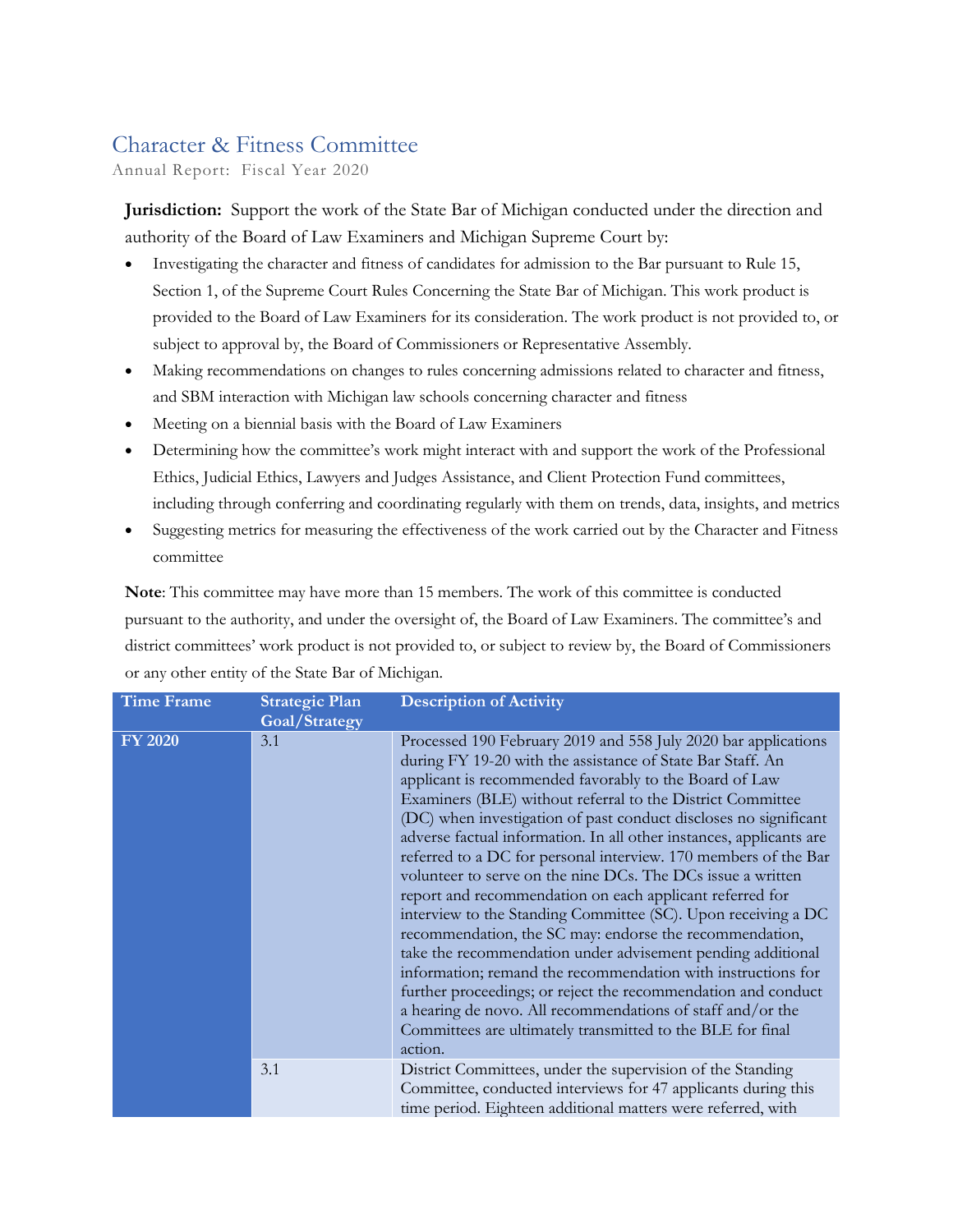|                         |     | interviews or recommendations pending, and 26 matters are<br>expected to be referred upon completion of the investigation.<br>New member training was scheduled to be conducted on March<br>25, 2020, but canceled due to the COVID-19 pandemic.<br>Training materials were provided to each new member in lieu of<br>in-person training.                                                                                                                                                                                                                                                                                                                                                                                                                                                                                                                                                                                                                                                                                                                                                                          |
|-------------------------|-----|--------------------------------------------------------------------------------------------------------------------------------------------------------------------------------------------------------------------------------------------------------------------------------------------------------------------------------------------------------------------------------------------------------------------------------------------------------------------------------------------------------------------------------------------------------------------------------------------------------------------------------------------------------------------------------------------------------------------------------------------------------------------------------------------------------------------------------------------------------------------------------------------------------------------------------------------------------------------------------------------------------------------------------------------------------------------------------------------------------------------|
|                         | 3.1 | Standing Committee members participated in 62 conference calls<br>related to hearings (pre and post hearing discussions or<br>deliberations.)                                                                                                                                                                                                                                                                                                                                                                                                                                                                                                                                                                                                                                                                                                                                                                                                                                                                                                                                                                      |
|                         | 3.1 | Standing Committee members and staff participated in 14<br>formal in-person hearings prior to pivoting to Zoom hearings in<br>June. Thirteen hearings scheduled between late March and the<br>end of May were adjourned for safety reasons due to the<br>COVID-19 pandemic. Zoom hearings commenced in June at<br>the direction of the BLE; all applicants on the hearing docket<br>were asked if they wanted to proceed remotely, or wait until<br>hearings can be safely conducted in-person. Twenty hearings<br>were conducted via Zoom. To date eight applicants have<br>requested to wait until in-person hearings can be held. Fourteen<br>applicants are currently in the prehearing process and will be<br>scheduled for hearings in the next FY. New member training<br>was conducted on October 23, 2019, by members of the<br>Committee and staff; 5 new members in attendance.                                                                                                                                                                                                                         |
|                         | 3.1 | Four hearings were conducted before the BLE (3 in-person<br>prior to March 2020 and 1 via Zoom in August), which required<br>the presence of a member of the committee acting as assigned<br>State Bar Counsel, as well as a member of the SBM C&F Staff.<br>Three additional applicant matters are currently in the prehearing<br>process.                                                                                                                                                                                                                                                                                                                                                                                                                                                                                                                                                                                                                                                                                                                                                                        |
| <b>Current Projects</b> | 3.1 | At the direction of the Board of Law Examiners, changing the<br>Affidavit of Personal History to comport with Supreme Court<br>changes to fitness questions, to commence with the application<br>for February 2021 exam (application period opened on August<br>15, 2020).                                                                                                                                                                                                                                                                                                                                                                                                                                                                                                                                                                                                                                                                                                                                                                                                                                         |
|                         | 4.2 | The State Bar and Board of Law Examiners staff continue to be<br>involved in automation to the admissions process for the last 5<br>years. Phase 2 is in progress and involves the development of an<br>Applicant/SBM C&F Team/BLE Staff communication portal<br>and database. These enhancements will further improve<br>efficiencies in communication regarding an application. The<br>portal will be accessible to applicants at their convenience and<br>will allow them to check on the status of their application,<br>including to confirm documents received and outstanding, and<br>update their contact information without e-mailing or letter.<br>Through the portal system, BLE Staff will be able to see the<br>status of applicants in the C&F Process (such as recommended<br>for approval, closed for non-cooperation, referred to district<br>committee, etc.) to improve communication efficiencies. The<br>portal will also allow applicants and third parties to upload<br>documents, which will reduce processing lag time due to<br>pending documents, and allow State Bar Staff to enhance |